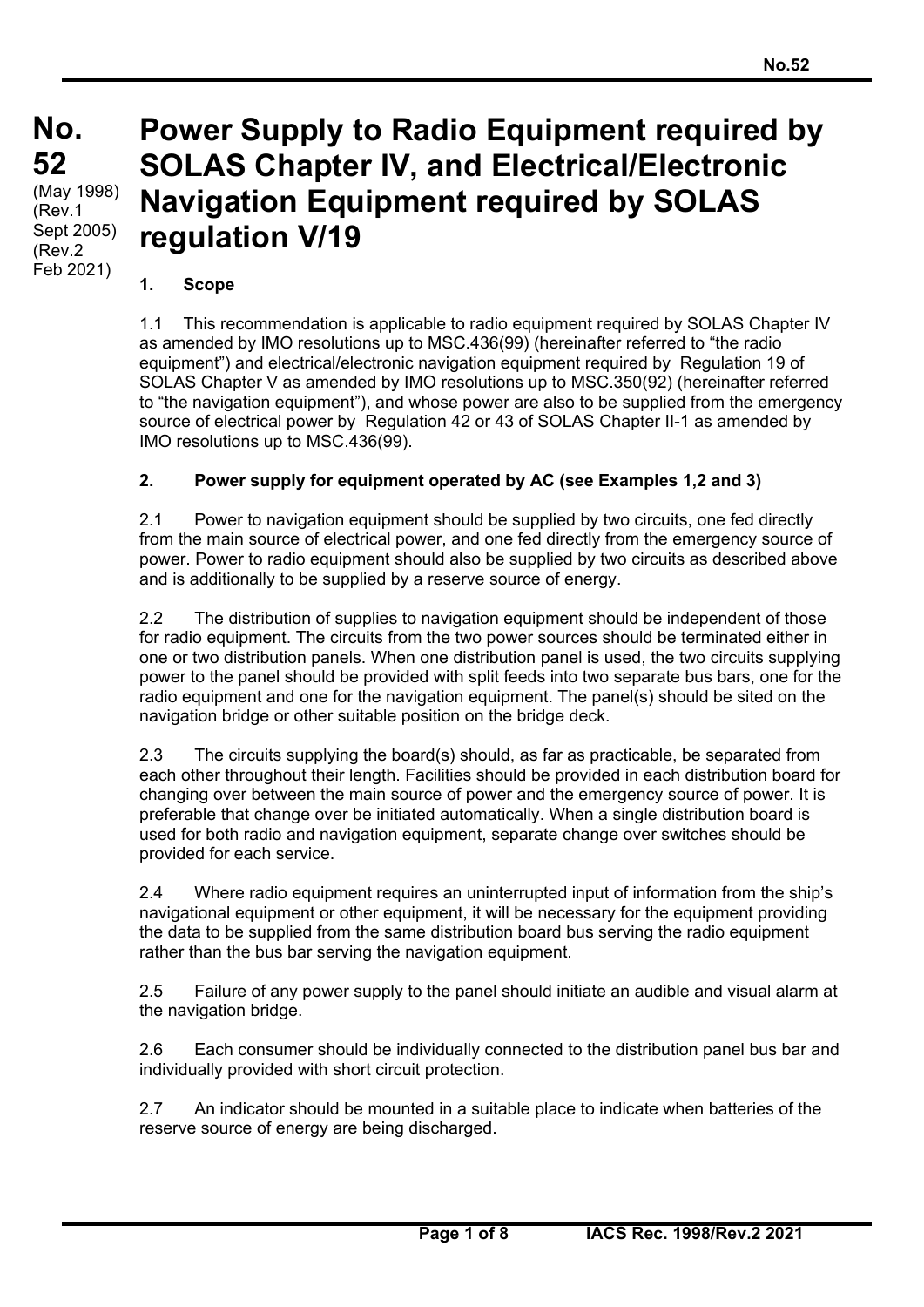# **3. Power supply for equipment operated by DC (see Examples 4,5 and 6)**

3.1 The requirements in 2. should be complied with.

3.2 Where the equipment is fed via converters, separate converters should be provided and these should be located on the supply side of changeover facility.

3.3 The radio equipment and the navigation equipment should be provided with separate converters.

### **4. Power supply for equipment operated by either AC or DC (see Examples 7,8 and 9)**

4.1 Each consumer should be individually connected to the main source of electrical power and to a distribution bus bar of the panel which is fed from the emergency source of electrical power and also, in case of the radio equipment, from the reserve source of energy (radio batteries). These two circuits should be separated throughout their length as far as practicable.

4.2 The radio equipment and the navigation equipment should be provided with separate converters.

4.3 An indicator should be mounted in a suitable place to indicate when batteries of the reserve source of energy are being discharged visible for responsible member of the crew.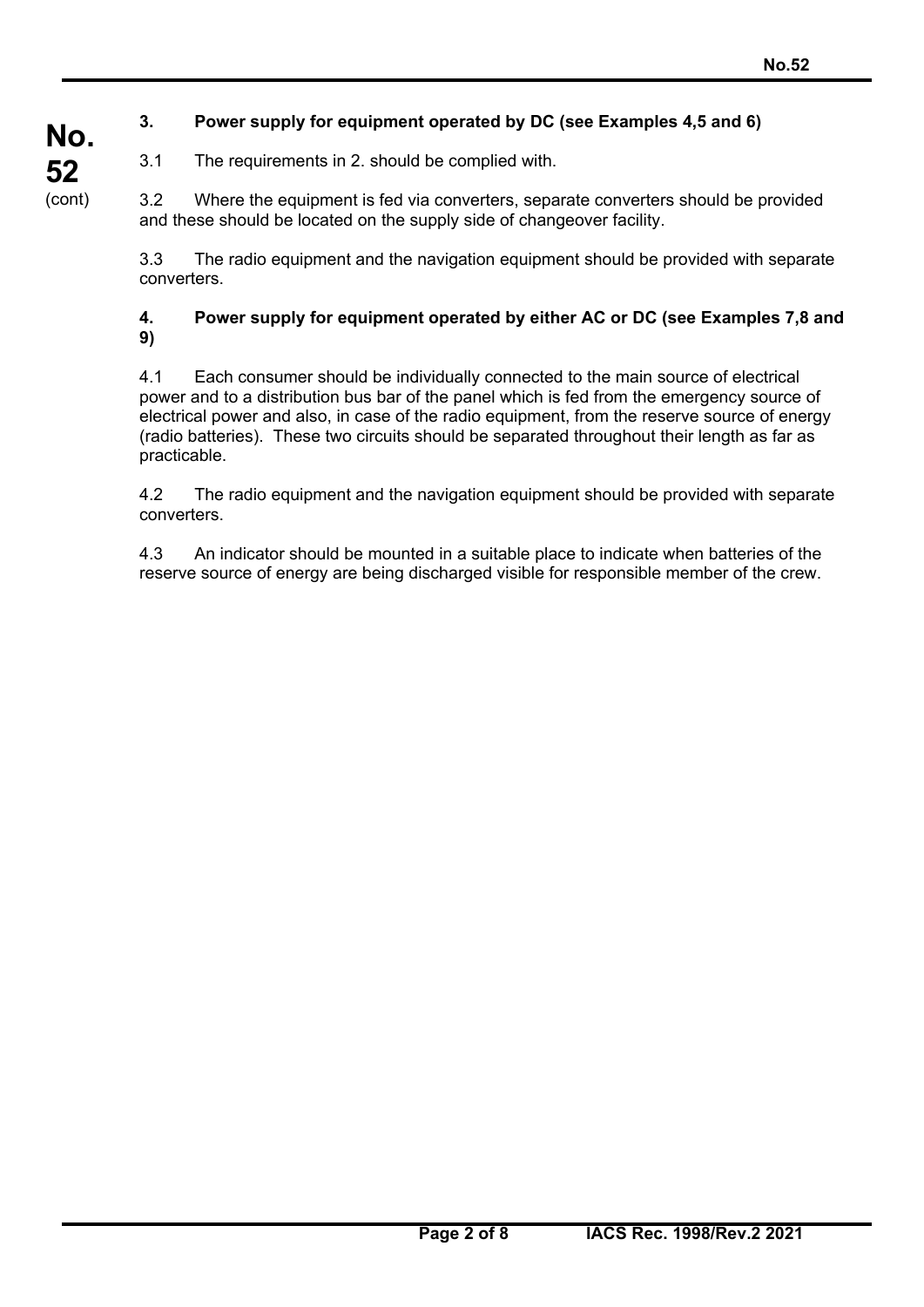

Example 1: Power supply for NAVIGATION equipment operated by AC



Example 2: Power supply for RADIO equipment operated by AC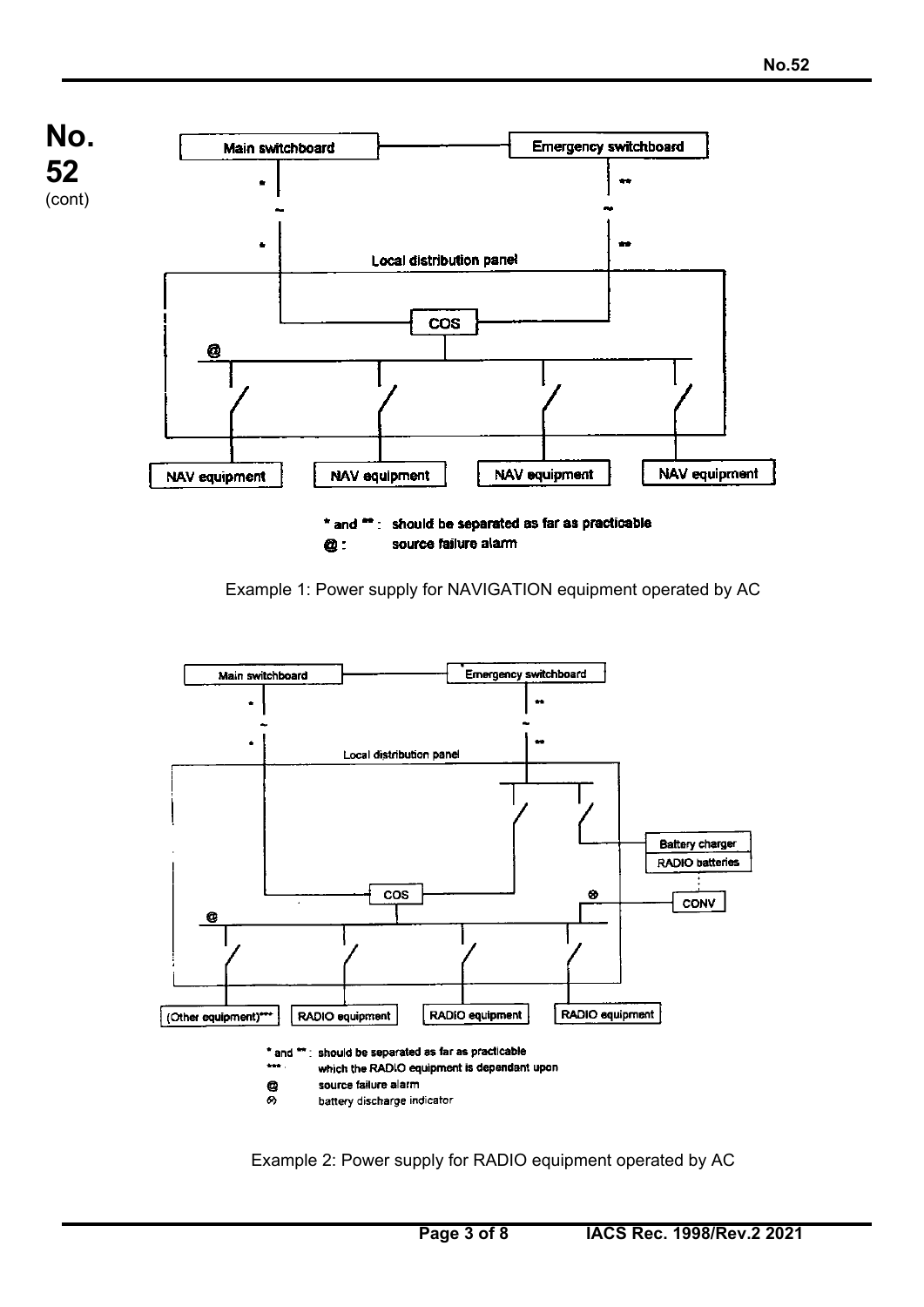**No. 52**  (cont)

 $\overline{a}$ 



Example 3: Power supply for NAVIGATION and RADIO equipment operated by AC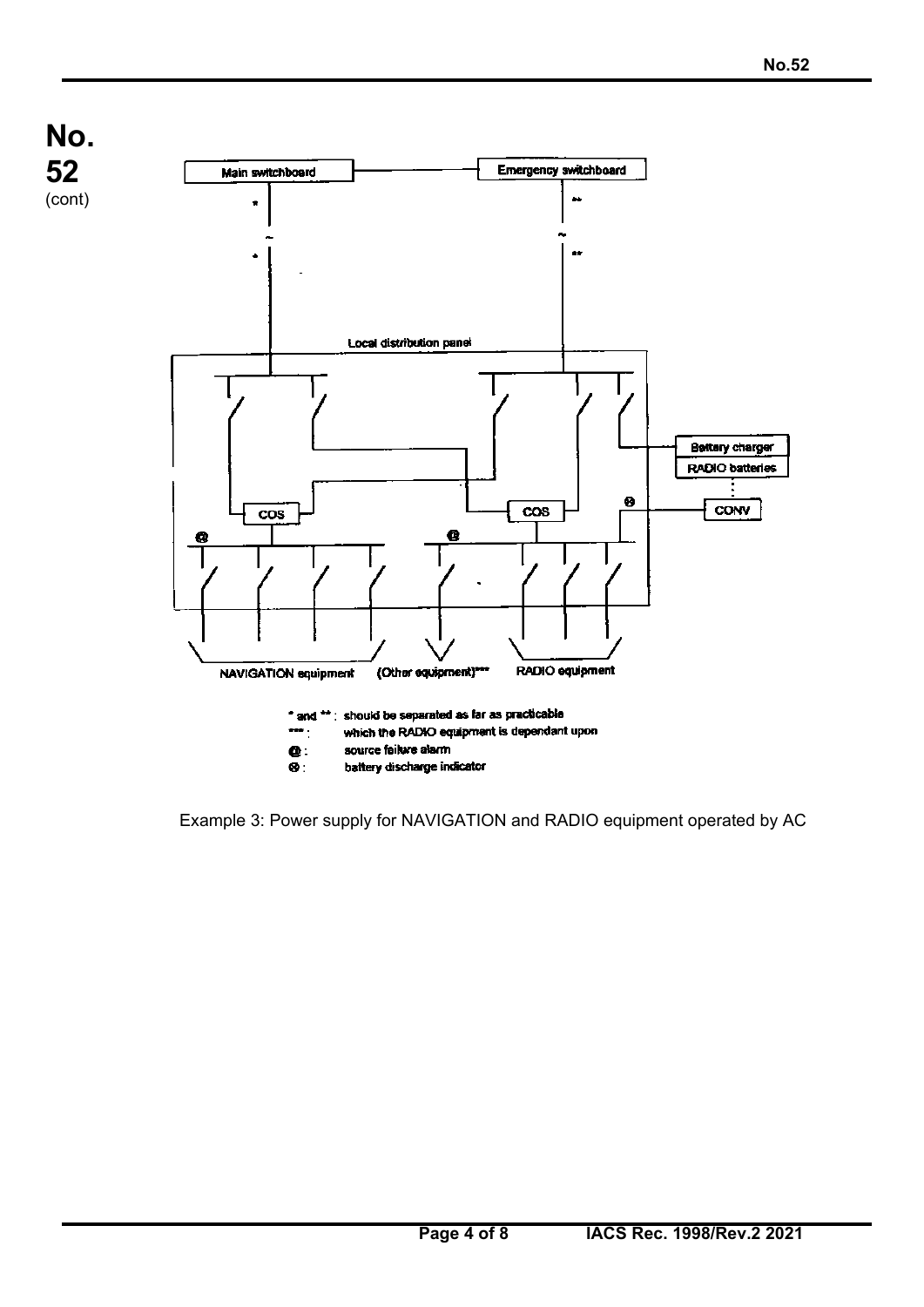

Example 4: Power supply for NAVIGATION equipment operated by DC



Example 5: Power supply for RADIO equipment operated by DC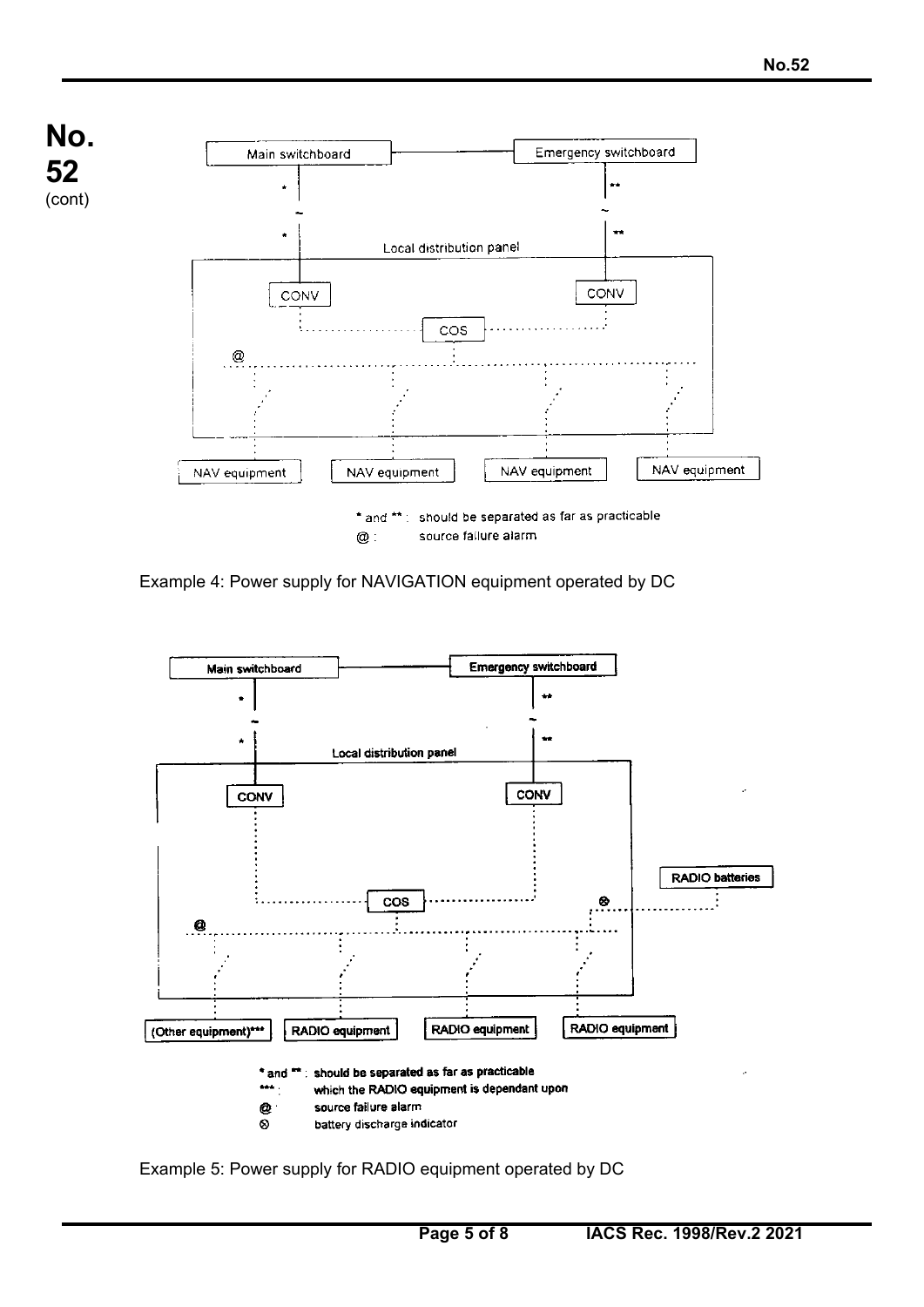

Example 6: Power supply for NAVIGATION and RADIO equipment operated by DC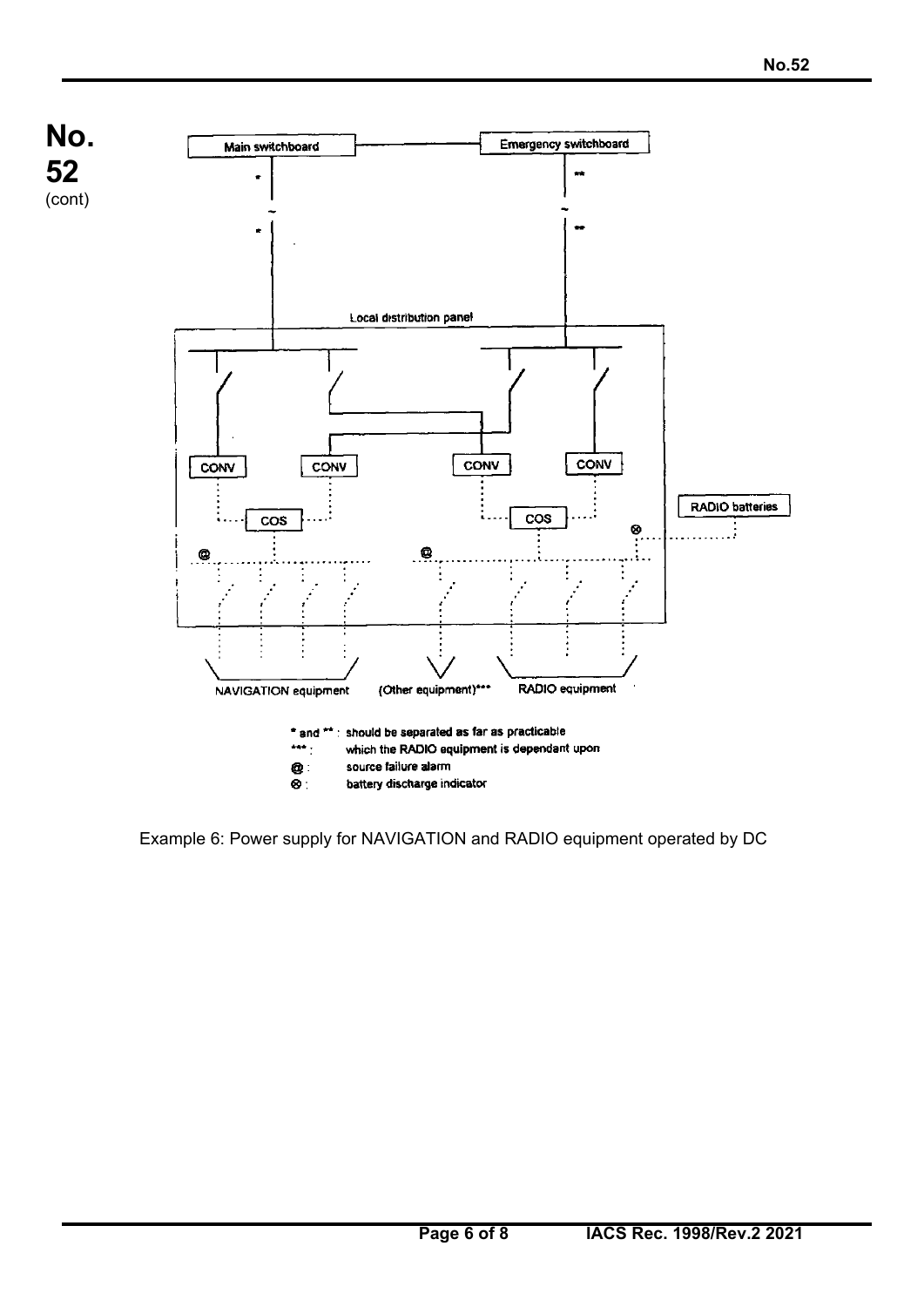

Example 7: Power supply for NAVIGATION equipment operated by either AC or DC



Example 8: Power supply for RADIO equipment operated by either AC or DC